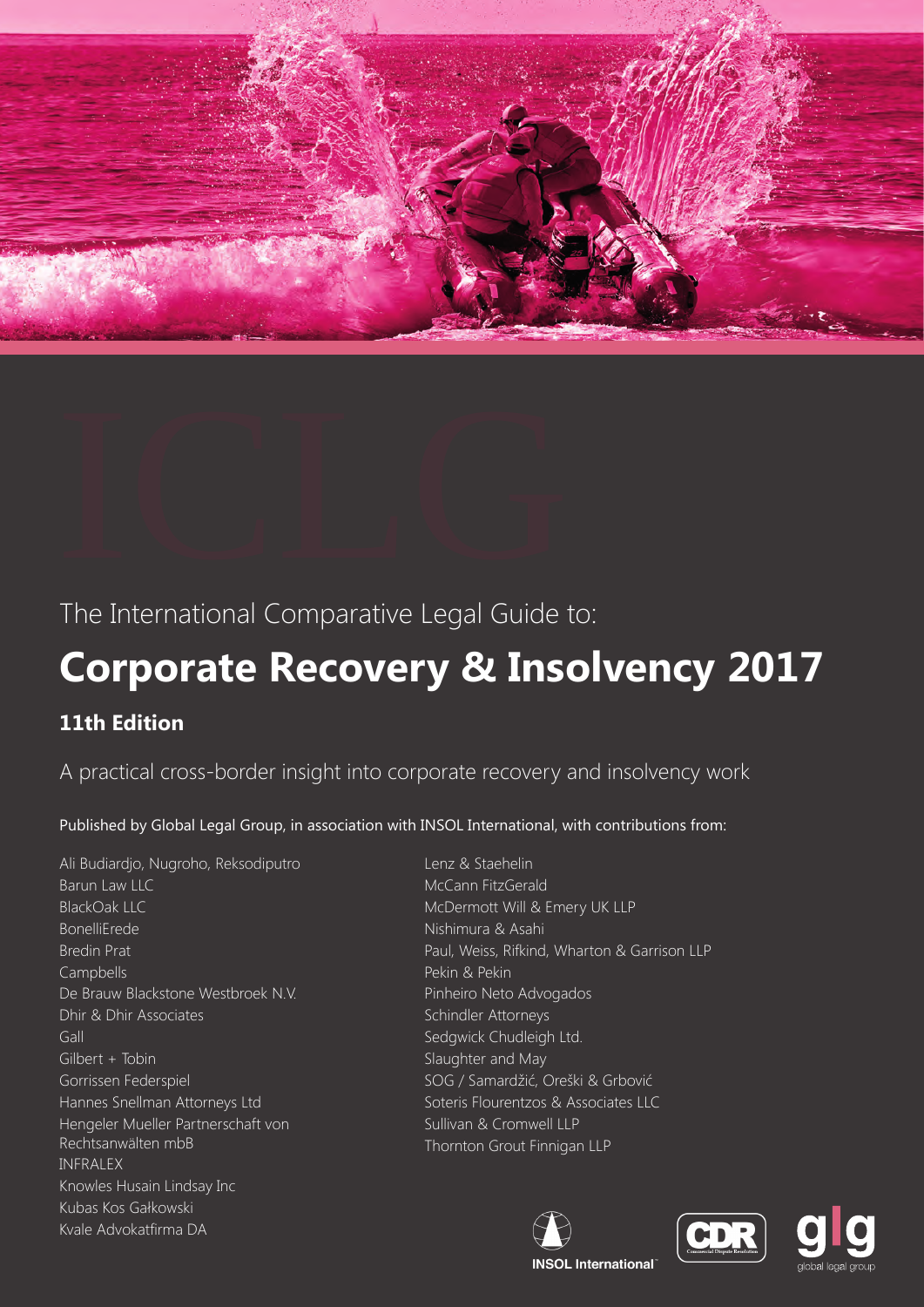

**Contributing Editor** Tom Vickers, Partner, Slaughter and May

**Sales Director** Florjan Osmani

**Account Director** Oliver Smith

**Sales Support Manager** Paul Mochalski

**Editor** Sam Friend

**Senior Editors** Suzie Levy, Rachel Williams

**Chief Operating Officer** Dror Levy

**Group Consulting Editor** Alan Falach

**Publisher** Rory Smith

**Published by** Global Legal Group Ltd. 59 Tanner Street London SE1 3PL, UK Tel: +44 20 7367 0720 Fax: +44 20 7407 5255 Email: info@glgroup.co.uk URL: www.glgroup.co.uk

**GLG Cover Design** F&F Studio Design

**GLG Cover Image Source** iStockphoto

**Printed by** Stephens & George Print Group June 2017

Copyright © 2017 Global Legal Group Ltd. All rights reserved No photocopying

**ISBN** 978-1-911367-58-1 **ISSN** 1754-0097

#### **Strategic Partners**





# Editorial Chapter:

1 **INSOL International – An Overview** – Adam Harris, INSOL International 1

# General Chapters:

|    | <b>The EU Harmonisation Agenda and the Draft Harmonisation Directive – Tom Vickers &amp; Nicky Ellis,</b> |  |  |  |
|----|-----------------------------------------------------------------------------------------------------------|--|--|--|
|    | Slaughter and May                                                                                         |  |  |  |
|    |                                                                                                           |  |  |  |
| 3. | <b>Liability Management as a Restructuring Tool</b> – Chris Beatty $\&$ Vanessa Blackmore,                |  |  |  |
|    | Sullivan & Cromwell LLP                                                                                   |  |  |  |
|    |                                                                                                           |  |  |  |
|    |                                                                                                           |  |  |  |

4 **Cross-Border Insolvency Laws Relating to Security: a UK Perspective Ahead of Brexit** – Alicia Videon & Emma Jolley, McDermott Will & Emery UK LLP 13

# Country Question and Answer Chapters:

| 5              | <b>Australia</b>           | Gilbert + Tobin: Dominic Emmett & Alexandra Whitby                                            | 20  |
|----------------|----------------------------|-----------------------------------------------------------------------------------------------|-----|
| 6              | <b>Austria</b>             | Schindler Attorneys: Martin Abram & Florian Cvak                                              | 27  |
| $\overline{7}$ | <b>Bermuda</b>             | Sedgwick Chudleigh Ltd.: Alex Potts & Mark Chudleigh                                          | 33  |
| 8              | <b>Brazil</b>              | Pinheiro Neto Advogados: Luiz Fernando Valente de Paiva &<br>André Moraes Marques             | 42  |
| 9              | Canada                     | Thornton Grout Finnigan LLP: Leanne M. Williams & Puya J. Fesharaki                           | 47  |
| 10             | <b>Cayman Islands</b>      | Campbells: Guy Manning & Guy Cowan                                                            | 54  |
| 11             | <b>Cyprus</b>              | Soteris Flourentzos & Associates LLC: Soteris Flourentzos & Evita Lambrou                     | 61  |
| 12             | <b>Denmark</b>             | Gorrissen Federspiel: John Sommer Schmidt & Morten L. Hans Jakobsen                           | 68  |
| 13.            | <b>England &amp; Wales</b> | Slaughter and May: Tom Vickers & Nicky Ellis                                                  | 74  |
| 14             | <b>France</b>              | Bredin Prat: Nicolas Laurent & Olivier Puech                                                  | 81  |
|                | 15 Germany                 | Hengeler Mueller Partnerschaft von Rechtsanwälten mbB:<br>Dr. Ulrich Blech & Dr. Martin Tasma | 87  |
| 16             | <b>Hong Kong</b>           | Gall: Nick Gall & Ashima Sood                                                                 | 95  |
| 17.            | <b>India</b>               | Dhir & Dhir Associates: Alok Dhir & Bhuvan Arora                                              | 100 |
| 18             | <b>Indonesia</b>           | Ali Budiardjo, Nugroho, Reksodiputro: Theodoor Bakker &<br>Herry N. Kurniawan                 | 107 |
| 19             | <b>Ireland</b>             | McCann FitzGerald: Michael Murphy & Grace Armstrong                                           | 112 |
|                | 20 Italy                   | BonelliErede: Vittorio Lupoli & Lucio Guttilla                                                | 118 |
| 21.            | <b>Japan</b>               | Nishimura & Asahi: Yoshinori Ono & Hiroshi Mori                                               | 126 |
|                | 22 Korea                   | Barun Law LLC: Thomas P. Pinansky & Joo Hyoung Jang                                           | 133 |
|                | 23 Netherlands             | De Brauw Blackstone Westbroek N.V.: Reinout Vriesendorp &<br><b>Ferdinand Hengst</b>          | 140 |
|                | 24 Norway                  | Kvale Advokatfirma DA: Stine D. Snertingdalen & Ingrid E. S. Tronshaug                        | 145 |
|                | 25 Poland                  | Kubas Kos Gałkowski: Dominik Gałkowski & Konrad Trzaskowski                                   | 151 |
|                | 26 Russia                  | <b>INFRALEX: Artem Kukin &amp; Stanislav Petrov</b>                                           | 157 |
| 27             | <b>Serbia</b>              | SOG / Samardžić, Oreški & Grbović: Miloš Velimirović &<br>Nevena Milošević                    | 163 |
| 28             | <b>Singapore</b>           | BlackOak LLC: Ashok Kumar & Samuel Ng                                                         | 168 |
|                | 29 South Africa            | Knowles Husain Lindsay Inc: Ian Lindsay                                                       | 174 |
| 30             | <b>Sweden</b>              | Hannes Snellman Attorneys Ltd: Paula Röttorp & Carolina Wahlby                                | 179 |
|                | 31 Switzerland             | Lenz & Staehelin: David Ledermann & Tanja Luginbühl                                           | 185 |
| 32             | <b>Turkey</b>              | Pekin & Pekin: Gökben Erdem Dirican & Umut Korkmaz                                            | 193 |
|                | 33 USA                     | Paul, Weiss, Rifkind, Wharton & Garrison LLP: Alan W. Kornberg &<br>Elizabeth R. McColm       | 201 |

**Further copies of this book and others in the series can be ordered from the publisher. Please call +44 20 7367 0720**

#### **Disclaimer**

This publication is for general information purposes only. It does not purport to provide comprehensive full legal or other advice. Global Legal Group Ltd. and the contributors accept no responsibility for losses that may arise from reliance upon information contained in this publication. This publication is intended to give an indication of legal issues upon which you may need advice. Full legal advice should be taken from a qualified professional when dealing with specific situations.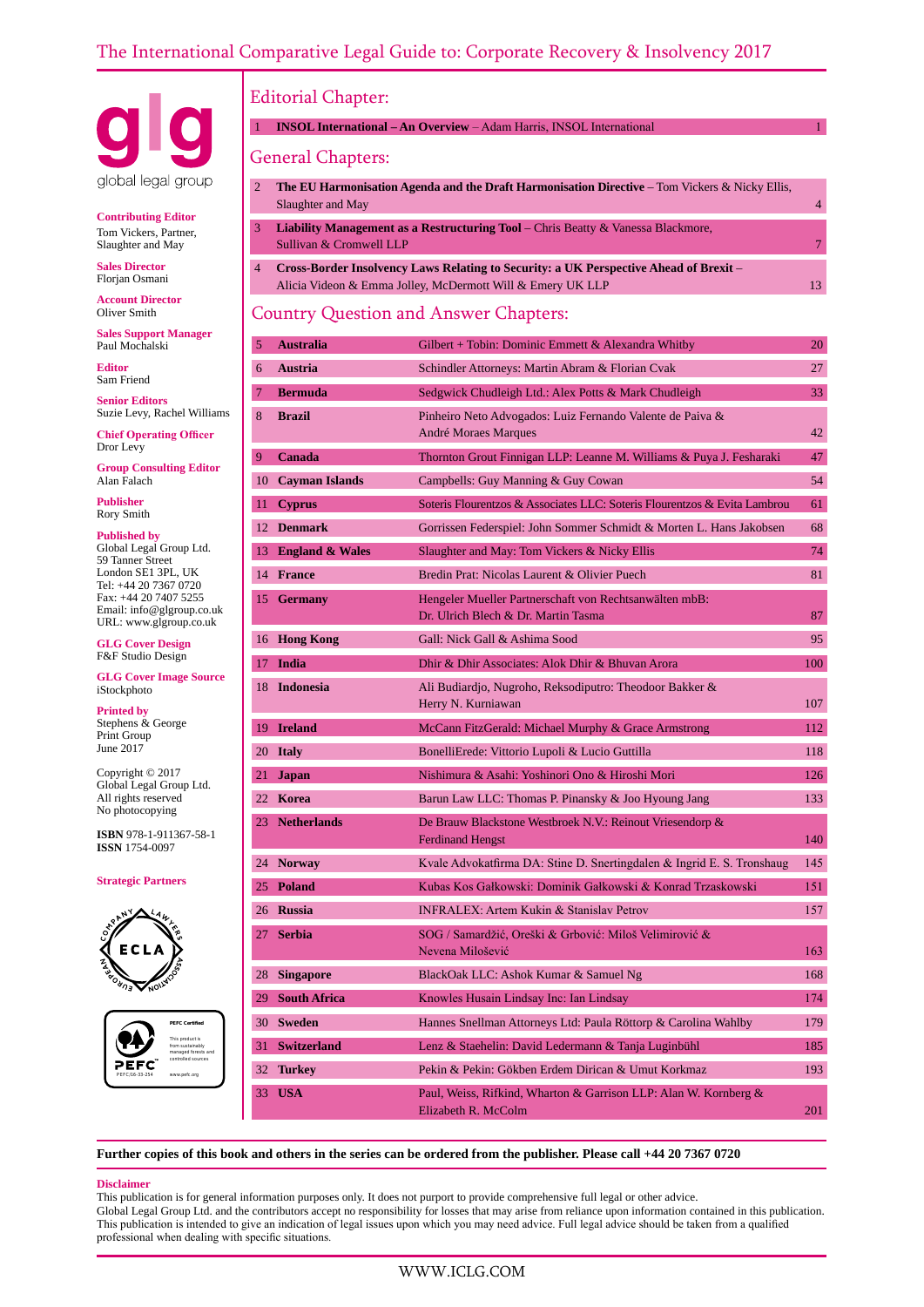# Cayman Islands



#### **1 Overview**

**1.1 Where would you place your jurisdiction on the spectrum of debtor to creditor-friendly jurisdictions?**

The Cayman Islands has traditionally been regarded as a creditorfriendly jurisdiction and that remains the case. Creditors are treated equally irrespective of where they are domiciled.

#### **1.2 Does the legislative framework in your jurisdiction allow for informal work-outs, as well as formal restructuring and insolvency proceedings, and are each of these used in practice?**

Informal work-outs are not addressed in the legislative framework, but they are used in practice when there is requisite support from affected stakeholders. Formal restructuring and insolvency proceedings are provided for in the Companies Law and are employed frequently. Schemes of arrangement are common, often combined with a provisional liquidation in order to obtain an automatic stay. The scheme may be promoted by the provisional liquidators, or by the management with the liquidators having a supervisory role in what are known as "light touch" provisional liquidations. Occasionally a Cayman provisional liquidation is used to facilitate an overseas restructuring process without a Cayman scheme of arrangement. Restructuring and insolvency proceedings are addressed in more detail below in sections 3 and 4 respectively.

#### **2 Key Issues to Consider When the Company is in Financial Difficulties**

**2.1 What duties and potential liabilities should the directors/managers have regard to when managing a company in financial difficulties? Is there a specific point at which a company must enter a restructuring or insolvency process?**

As a general principle of Cayman Islands law, directors' duties are owed to the company, rather than directly to shareholders or creditors. A number of duties might be engaged in circumstances of financial difficulty, but the fiduciary duty to act in the best interests of the company will always be relevant. What is meant by the best interests of the company in times of financial difficulty was considered in *Prospect Properties v McNeill* [1990-91 CILR 171]. In *Prospect Properties* the Grand Court of the Cayman Islands (the "**Grand Court**" or the "**Court**"), following the well-known line of English

Guy Manning



Guy Cowan

authorities, held that where a company is insolvent or of doubtful solvency, the directors' duty to act in the best interests of the company requires them to have regard to the interests of its creditors. It is in the interest of the creditors to be paid, and it is in the interest of the company to be safeguarded against being put in a position where it is unable to pay. Although there is no prescribed statutory point at which a company must enter a restructuring or insolvency process, directors can be made personally liable to the company for any losses which they cause to the company if they act in breach of that duty; an example of this might be incurring additional liabilities when they knew or should have known that there was no reasonable prospect of the company avoiding insolvent liquidation.

#### **2.2 Which other stakeholders may influence the company's situation? Are there any restrictions on the action that they can take against the company?**

As set out below, formal insolvency proceedings can be instigated by a company's creditors or contributories (among others). Their right to present a winding up petition is, however, subject to any contractually binding non-petition clauses and, in the case of a contributory, to the contributory having either inherited or been allotted its shares, or having been registered as their holder for at least six months.

#### **2.3 In what circumstances are transactions entered into by a company in financial difficulties at risk of challenge? What remedies are available?**

The principal applicable statutory provisions are sections 99 (avoidance of property dispositions), 145 (voidable preference), 146 (avoidance of dispositions at an undervalue) and 147 (fraudulent trading) of the Companies Law.

Section 99 (avoidance of property dispositions) provides that any dispositions of a company's property (or transfers of its shares) made after the deemed commencement of the winding up will be void in the event that a winding up order is subsequently made, unless validated by the court. The liquidator is entitled to apply for appropriate relief to require the repayment of the funds or the return of the asset.

Pursuant to section 145 (voidable preference), any payment or disposal of property to a creditor constitutes a voidable preference if:

- it occurs in the six months before the deemed commencement of the company's liquidation and at a time when it is unable to pay its debts; and
- the dominant intention of the company's directors was to give the applicable creditor a preference over other creditors.

54 WWW.ICLG.COM ICLG TO: CORPORATE RECOVERY & INSOLVENCY 2017

© Published and reproduced with kind permission by Global Legal Group Ltd, London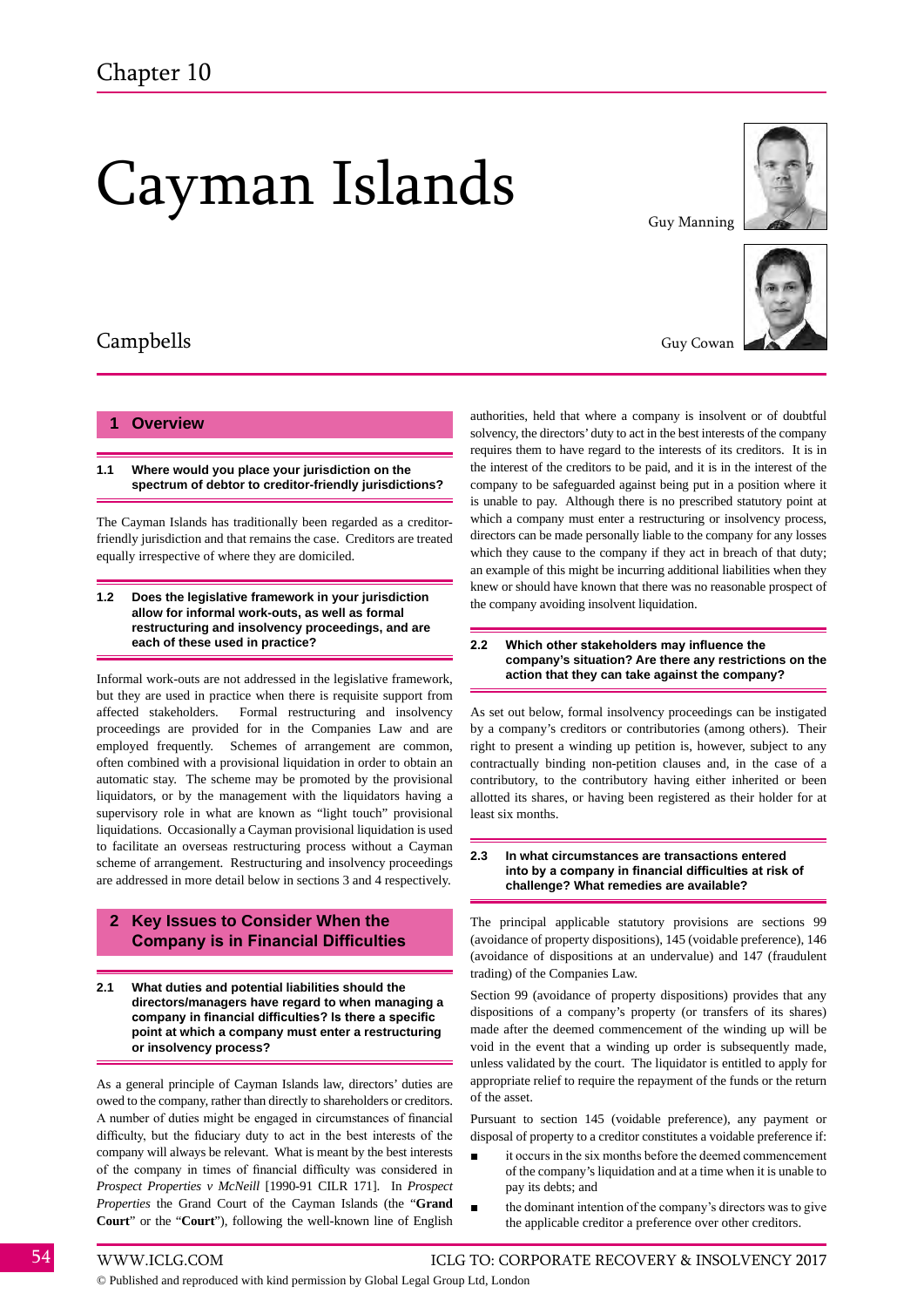A payment or disposition is deemed to have been made to give the creditor a preference where the creditor has the ability to control the company or exercise significant influence over it in making financial and operating decisions.

If a payment or disposition is set aside as a preference then it is void and the creditor will be required, on application by the liquidator, to return the payment or asset and prove (claim) in the liquidation for the amount of its claim.

Section 146 (avoidance of dispositions at an undervalue) provides that transactions in which property is disposed of at an undervalue with the intention of wilfully defeating an obligation owed to a creditor are voidable on application of the liquidator. This is subject to the application being brought within six years of the disposal. If a transferee has not acted in bad faith then although the disposition will be set aside, the transferee's pre-existing rights and claims will be preserved, and it will be entitled to a charge over the property securing the amount of costs which it properly incurs defending the proceedings.

If the business of a company was carried on with intent to defraud creditors or for any fraudulent purpose then, pursuant to section 147 (fraudulent trading), a liquidator may apply for an order requiring any persons who were knowingly parties to such conduct to make such contributions to the company's assets as the court thinks proper.

Lastly, transactions made by a company in financial difficulty and in breach of the directors' fiduciary duties may also be vulnerable to claims based on dishonest assistance or knowing receipt.

# **3 Restructuring Options**

#### **3.1 Is it possible to implement an informal work-out in your jurisdiction?**

It is possible to implement informal work-outs in the Cayman Islands, provided that they are supported by the requisite stakeholders.

#### **3.2 What formal rescue procedures are available in your jurisdiction to restructure the liabilities of distressed companies? Are debt-for-equity swaps and prepackaged sales possible?**

The principal mechanism used to restructure a company's liabilities is a scheme of arrangement between the company and its creditors or members, or classes of creditors or members, pursuant to section 86 of the Companies Law. If a scheme is approved by more than 50% by number and 75% by value of those attending and voting in each class, and is subsequently sanctioned by the Grand Court, it will bind all scheme participants (including any dissentient minority) and compromise their rights in accordance with the scheme terms.

Schemes can be promoted by the management outside of any insolvency process, but they are commonly combined with the presentation of a winding up petition and the appointment of provisional liquidators, in order to obtain the benefit of an automatic stay of actions against the company while the scheme process is undertaken. A scheme implemented during a provisional liquidation may still be promoted by the directors with the provisional liquidators merely having a supervisory role (in what are known as "light touch" provisional liquidations), or the provisional liquidators can temporarily displace the directors in order to promote the scheme. If the scheme is sanctioned by the Grand Court, then typically the winding up petition would be dismissed, the provisional liquidators would be discharged, and the restructured company would be returned to the full control of its management.

In some instances, restructurings have been implemented without a scheme of arrangement, by using a Cayman provisional liquidation to obtain an automatic stay and to facilitate and give effect to an overseas restructuring process.

Debt-for-equity swaps are a common feature of Cayman schemes. Pre-packaged sales are also possible, but are less common in practice.

#### **3.3 What are the criteria for entry into each restructuring procedure?**

Schemes of arrangement involve three main stages:

- an application for orders convening the scheme meetings (at which the Grand Court will principally be concerned with issues of class composition, any jurisdictional or similar issues, and the adequacy of the scheme documentation and notice);
- the scheme meetings (at which the scheme will require the approval of a majority in number representing not less than 75% by value of those present and voting in each class meeting); and
- a hearing to sanction the scheme (at which the Grand Court will principally be concerned with compliance with the convening orders, whether the majority fairly represent the class, and whether the arrangement, having regard to the scheme comparator, is such that an intelligent and honest man, who is a member of the class concerned and is acting in his own interest, might reasonably approve it).

The criteria for entry into provisional liquidation are addressed in question 4.1 below.

#### **3.4 Who manages each process? Is there any court involvement?**

The directors remain in control of the company if the scheme is proposed outside of liquidation, and the Grand Court is involved in ordering the convening of the scheme meetings and sanctioning the scheme (i.e., stages 1 and 3 above).

If the scheme is promoted within a provisional liquidation then the management of the scheme process will depend on the terms of the order appointing the provisional liquidators. In some cases, the provisional liquidators will only be given the powers necessary to supervise the directors' promotion and implementation of the scheme. In other cases, the provisional liquidators will displace the directors entirely for the duration of the restructuring. In either case, the provisional liquidators will be subject to the Court's supervision, and the Court's involvement in the scheme process will be the same irrespective of whether the company is in provisional liquidation.

#### **3.5 How are creditors and/or shareholders able to influence each restructuring process? Are there any restrictions on the action that they can take (including the enforcement of security)? Can they be crammed down?**

A scheme creditor or shareholder may be able to influence the scheme terms through holding sufficient votes to block the scheme at the meeting stage, and/or through membership of an *ad hoc* group or provisional liquidation committee. A dissentient creditor or shareholder also has the right to oppose the scheme at the sanction stage, although its options will generally be more limited at that point.

If a scheme takes place outside of a provisional liquidation process then there is no statutory bar preventing a creditor or shareholder from enforcing its rights prior to the scheme becoming effective, although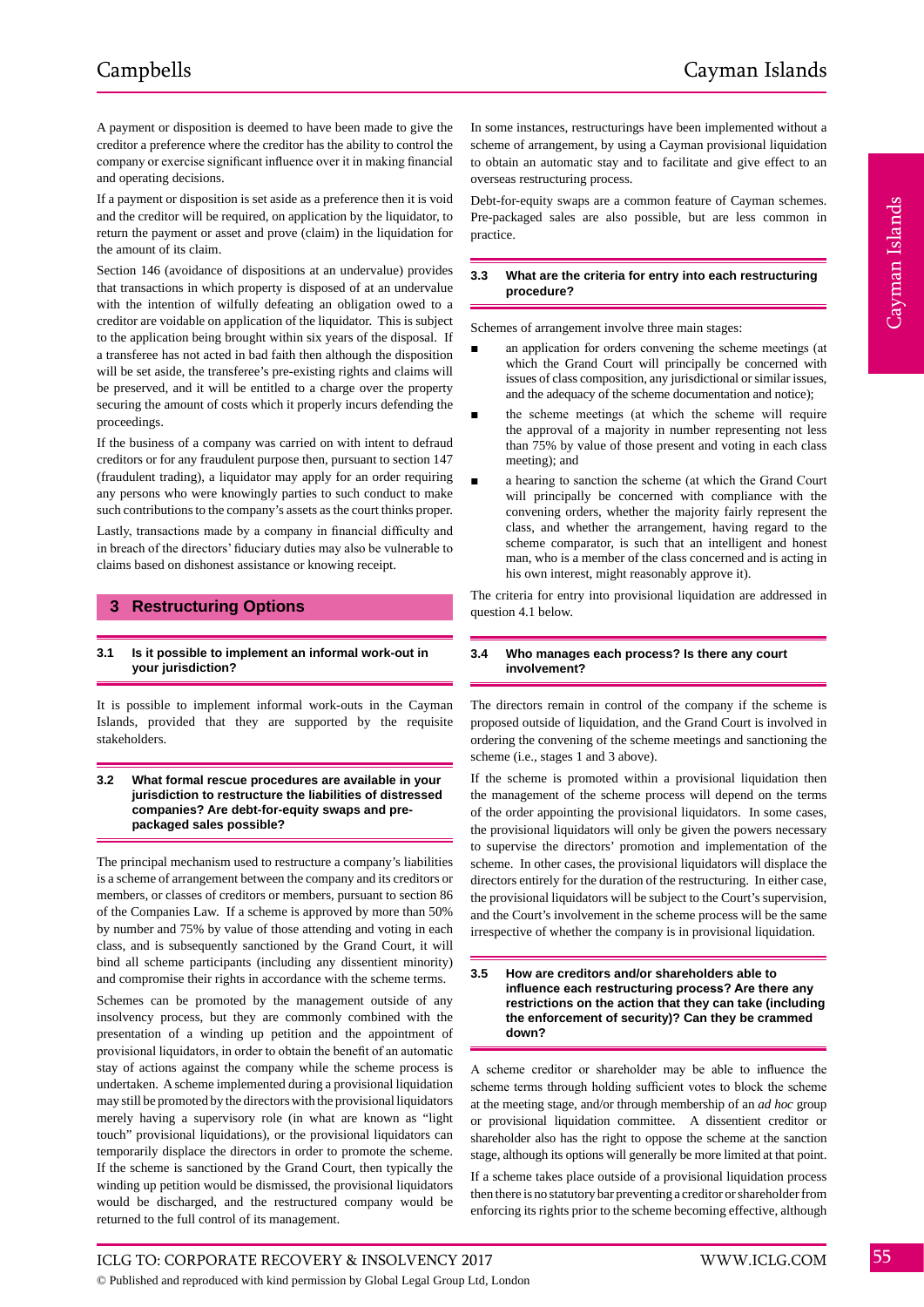the Grand Court might be persuaded to exercise its discretion to stay or adjourn proceedings brought against the company by a scheme creditor or shareholder pending the completion of the scheme process. The appointment of provisional liquidators results in an automatic stay on actions against the company in Cayman, but this may not be effective to prevent actions being commenced or pursued against the company overseas.

In principle, secured creditors are capable of being bound by a scheme as it is the underlying debt rather than the security interest which is compromised by the scheme. In reality, secured creditors will be left out of a scheme or will have a significant influence on its terms, either because of their ability to enforce their security prior to the scheme becoming effective or because their security interest puts them into their own scheme class and therefore gives them a blocking position.

Dissentient creditors and shareholders who are included in a scheme are crammed down in accordance with the scheme terms upon the scheme becoming effective.

#### **3.6 What impact does each restructuring procedure have on existing contracts? Are the parties obliged to perform outstanding obligations? Will termination and set-off provisions be upheld?**

The impact of a scheme on existing contracts, and whether the parties will be obliged to perform outstanding obligations under those contracts or whether they will be terminated, will depend on the terms of the scheme (in particular the extent to which it purports to compromise rights under those contracts) and the terms of the contracts. If the scheme takes place in the context of a provisional liquidation then the appointment of provisional liquidators will not in and of itself affect existing contracts, other than as might be provided within the contracts themselves. Contractual rights of set-off would usually be relevant for the purpose of valuing a scheme claim.

#### **3.7 How is each restructuring process funded? Is any protection given to rescue financing?**

The process is funded from the scheme company's assets and/or from new money invested by way of debt or equity. In practice, new money comes from a wide variety of sources. Security can be granted in respect of rescue financing, but there is no statutory protection (or priority) afforded to rescue financing in the context of a scheme taking place outside of a provisional liquidation process. Similarly, rescue financing provided during a provisional liquidation will have no statutory protection (or priority) in the event that the company emerges from the provisional liquidation but subsequently fails. However, if rescue financing is provided during a provisional liquidation and the company is subsequently wound up without having emerged from the provisional liquidation process, i.e. because no restructuring was approved, then the financing is likely to constitute an expense of the provisional liquidation. As such it would have priority over the majority of official liquidation expenses and all unsecured creditors' claims in the official liquidation.

#### **4 Insolvency Procedures**

#### **4.1 What is/are the key insolvency procedure(s) available to wind up a company?**

#### *Provisional liquidation*

Provisional liquidation is available to companies liable to be wound up under the Companies Law, following the presentation of a

winding up petition. A creditor, shareholder, the company itself or (in respect of regulated businesses) the Cayman Islands Monetary Authority ("**CIMA**") can apply for the appointment of provisional liquidators between the presentation and the hearing of the winding up petition.

Applications by creditors, shareholders or CIMA are made for the purpose of preserving and protecting the company's assets until the hearing of a winding up petition and the appointment of official liquidators.

A company can also petition for its own winding up and apply for the appointment of provisional liquidators in order to present a compromise or arrangement to creditors with the protection of an automatic stay. The purpose of appointing a provisional liquidator in this situation is similar to the UK administration process or US Chapter 11 procedure, albeit there are significant legal and procedural differences.

#### *Official liquidation*

The purpose of official liquidation is to wind up the company and distribute its assets to its creditors and shareholders in accordance with the statutory order of priorities.

Official liquidation is available to:

- companies incorporated and registered under the Companies Law;
- bodies incorporated under any other law; and
- foreign companies which:
	- carry on business or have property located in the Cayman Islands;
	- are the general partner of a limited partnership registered in the Cayman Islands; or
	- are registered as foreign companies under the Companies Law.

Winding up petitions may be presented by the company or (subject to the restrictions identified in question 2.2 above) by any creditor (including a contingent or prospective creditor) or shareholder of the company. CIMA may also present a petition in relation to a company which is carrying on a regulated business in the Cayman Islands.

#### *Voluntary liquidation*

Voluntary liquidation can be used by companies incorporated and registered under the Companies Law. It is commenced by shareholder resolution or on the expiry of a period or the occurrence of an event (*see below*). However, an application must be made to bring a voluntary liquidation under the supervision of the Court (at which point it proceeds as an official liquidation) if any of the directors is unable or unwilling to swear the requisite statutory declaration of solvency or in certain other circumstances.

#### **4.2 On what grounds can a company be placed into each winding up procedure?**

#### *Provisional liquidation*

A creditor or shareholder can apply on the grounds that there is a *prima facie* case for making a winding up order and the appointment of provisional liquidators is necessary to prevent:

- dissipation or misuse of the company's assets;
- oppression of minority shareholders; or
- mismanagement or misconduct by the directors.

As mentioned above, the company, if properly authorised, can apply for the appointment of provisional liquidators on the grounds that the company is or is likely to become unable to pay its debts and intends to present a compromise or arrangement to its creditors.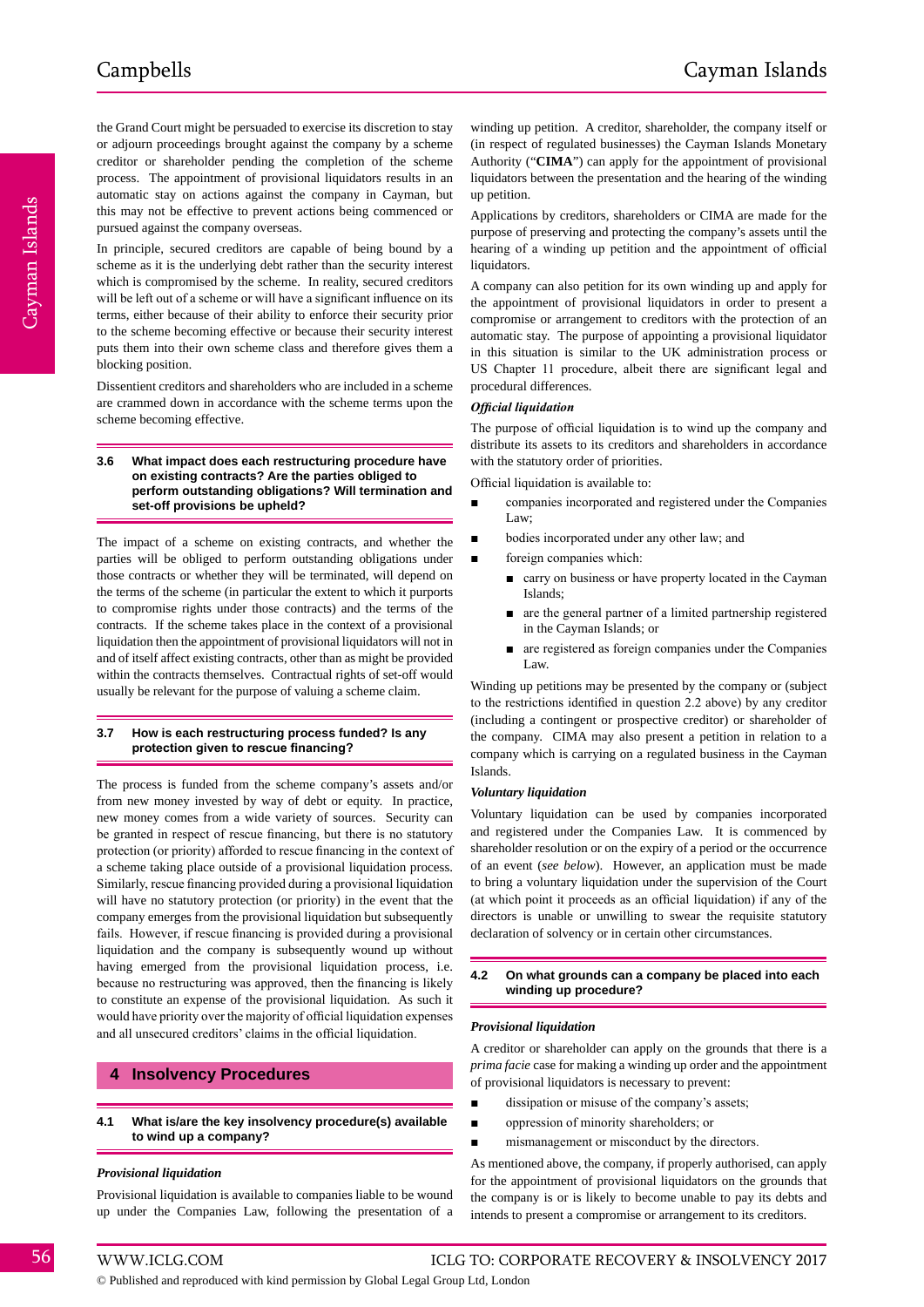Cayman Islands

Cayman Islands

An application to appoint provisional liquidators can only be made following the presentation of a winding up petition.

#### *Official liquidation*

A company may be wound up by the Grand Court if any of the following apply:

- The company passes a special resolution requiring it to be wound up by the Court.
- The company does not commence business within a year of incorporation.
- The company suspends its business for a whole year.
- The period (if any) fixed by the company's articles for the company's duration expires, or an event occurs which under the articles triggers the company's winding up.
- The company is unable to pay its debts (*see below*).
- The Court decides that it is just and equitable for the company to be wound up.
- The company is carrying on a regulated business in the Cayman Islands and is not duly licensed or registered to do so.
- Certain other grounds specified in regulatory and other laws.

The test of inability to pay debts for this purpose is a cash-flow test. The company's balance sheet is irrelevant in this context. Based on earlier authorities, the cash-flow test in the Cayman Islands was generally regarded as being confined to debts which were presently due and payable. However, in *Conway and Walker (as joint official liquidators of Weavering Macro Fixed Income Fund Limited) v SEB* (18 November 2016, unreported), the Court of Appeal stated that "*the cash flow test in the Cayman Islands is not confined to consideration of debts that are immediately due and payable. It permits consideration also of debts that will become due in the reasonably near future*". Although the Court's comments were technically *obiter*, they are very likely to be followed by the Grand Court, such that a Cayman company may be liable to be wound up if it is presently unable to pay its debts, or if it will become so in the reasonably near future. What will constitute the "reasonably near future" for the purposes of the test will be fact specific in each case. The same cash-flow test is also used in relation to preference claims under section 145 of the Companies Law (see question 2.3 above).

If the debt claimed in the demand is disputed by the company in good faith and on substantial grounds then it cannot form the basis of a winding up petition.

#### *Voluntary liquidation*

A company can be wound up voluntarily in the following cases:

- When the fixed period, if any, for the duration of the company in its memorandum or articles expires.
- If an event occurs which the memorandum or articles provide is to trigger the company's winding up.
- If the company resolves by special resolution that it be wound up voluntarily.

If the company resolves by ordinary resolution that it be wound up voluntarily because it is unable to pay its debts as they fall due.

#### **4.3 Who manages each winding up process? Is there any court involvement?**

#### *Provisional liquidation*

Provisional liquidators are appointed by the Grand Court. They are subject to the Court's supervision and only carry out the functions which the Court confers on them. Their powers are prescribed by the order appointing them and the scope will depend on the reason for their appointment. If a company restructuring is proposed, existing

management can be allowed to remain in control of the company subject to the supervision of the Court and provisional liquidators, although in other cases the management will be displaced entirely by the provisional liquidators. The Court may (or may not) direct that a provisional liquidation committee be established.

#### *Official liquidation*

Official liquidators are also appointed by the Grand Court and their authority always displaces that of the company's directors. The official liquidators control the company's affairs, subject to the Court's supervision. Certain of their powers are exercisable without the sanction of the Court, whereas others cannot be exercised without Court sanction. A liquidation committee is required to be established in every official liquidation.

#### *Voluntary liquidation*

On appointing a voluntary liquidator, the directors' powers cease, except to the extent the company (through a general meeting) or the liquidator sanctions the continuance of those powers. The Grand Court will not be involved in a voluntary winding up unless a petition is presented to bring it under the Court's supervision or the voluntary liquidator or any contributory applies to the Court to determine any question arising in the voluntary liquidation or with regard to the exercise of powers which the Court might exercise in a Court-supervised liquidation.

#### **4.4 How are the creditors and/or shareholders able to influence each winding up process? Are there any restrictions on the action that they can take (including the enforcement of security)?**

#### *Provisional liquidation*

Creditors or contributories of the company may apply to the Court for orders and directions with regard to the exercise or proposed exercise of the provisional liquidators' powers (these are known as "sanction applications").

A provisional liquidation committee comprising of creditors and/ or shareholders may (but will not always) be established in a provisional liquidation. The composition and function of liquidation committees are addressed in more detail below in the context of official liquidations.

There is no restriction on the enforcement of security during a provisional liquidation, but the appointment of provisional liquidators triggers an automatic stay on the commencement or continuance of proceedings against the company without the leave of the Court.

#### *Official liquidation*

Creditors or contributories of the company may also make sanction applications with regard to the exercise or proposed exercise of the official liquidators' powers.

In addition, a liquidation committee must be appointed unless the Court orders otherwise. The principal purposes of a liquidation committee are to act as a "sounding board" for the liquidators and to consider the basis and amount of their remuneration. The committee comprises three to five creditors (if the liquidator has determined that the company is insolvent) or shareholders (if the liquidator has determined that the company is solvent). If the liquidator determines that the company is of doubtful solvency then the committee must comprise three to six members of whom a majority must be creditors and at least one of whom must be a shareholder. Members are elected at meetings of creditors and/or shareholders (as appropriate). Liquidation committees also have standing to make sanction applications.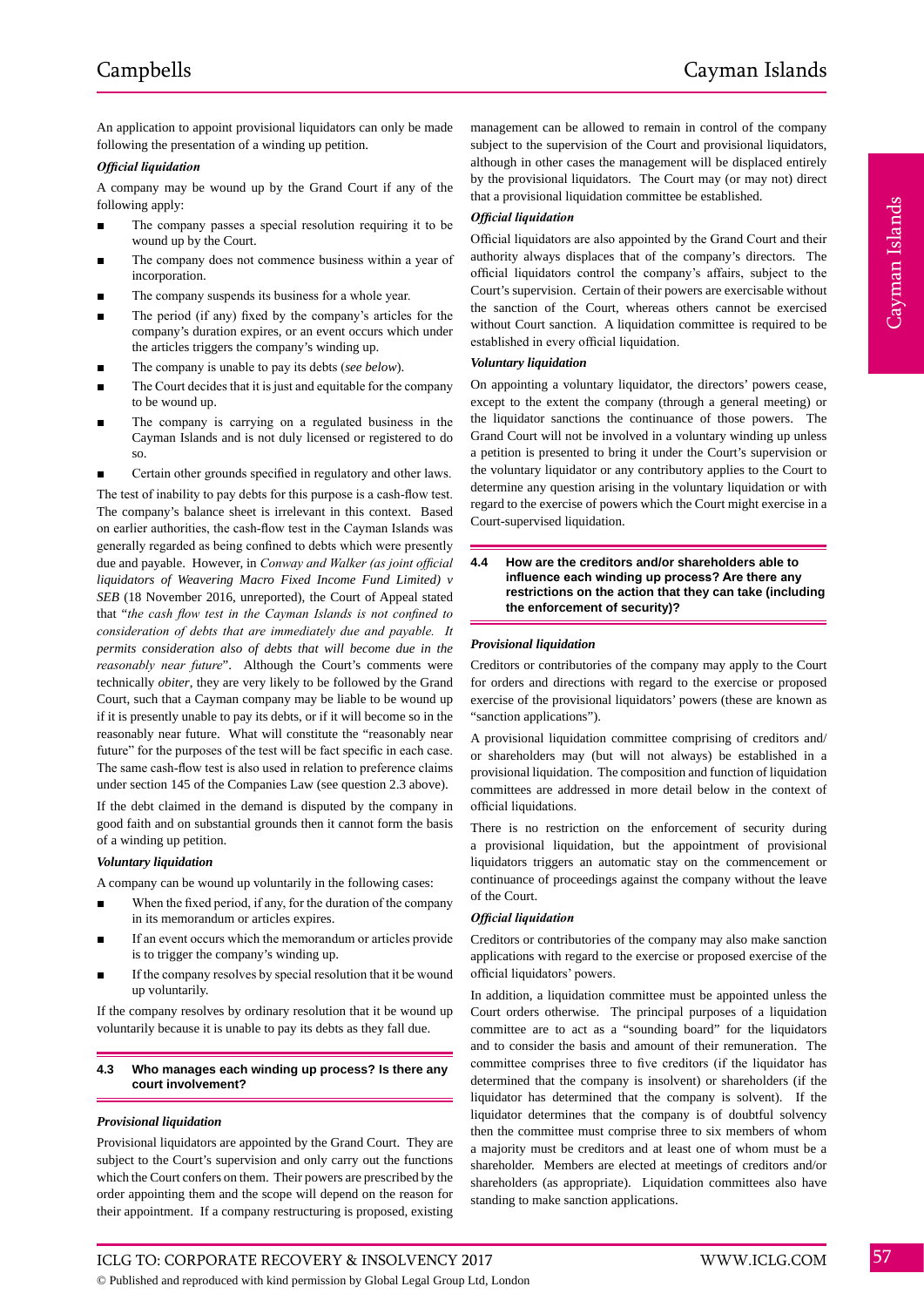There are no prohibitions or restrictions on the rights of secured creditors to enforce their security during an official liquidation but, as in provisional liquidations, no proceedings can be commenced or continued against the company without the leave of the Court.

#### *Voluntary liquidation*

Voluntary liquidators are required to pay debts owed to creditors as they fall due. If they fail to do so there is nothing to stop a secured creditor from enforcing its security or to prevent any creditor from commencing ordinary litigation or winding up proceedings against the company.

A contributory may apply to the Grand Court to determine any question arising in the voluntary winding up or with regard to the exercise of all or any of the powers which the Court might exercise if the company were being wound up under the Court's supervision.

#### **4.5 What impact does each winding up procedure have on existing contracts? Are the parties obliged to perform outstanding obligations? Will termination and set-off provisions be upheld?**

Other than contracts of employment (in respect of which see below), the winding up process *per se* will not have any effect on contracts unless there is a specific contractual provision to that effect. Further, liquidators have no statutory power to disclaim onerous contracts under Cayman law. The parties are therefore obliged to perform their outstanding obligations, although in practice a liquidator might elect not to do so and instead to adjudicate whatever claim the contractual counterparty seeks to prove in the liquidation as a result of the breach. Liquidators are required to give effect to any contractual rights of set-off or netting of claims between the company and any persons, subject to any agreement to waive or limit such rights. In the absence of any set-off provision, account must be taken of what is due from each party to the other in respect of their mutual dealings, and set-off is applied in relation to those amounts.

#### **4.6 What is the ranking of claims in each procedure, including the costs of the procedure?**

- Liquidation expenses, including liquidators' fees and disbursements.
- Preferential debts, which are:
	- certain sums due to employees;
	- certain taxes due to the Cayman Islands government; and
	- for certain Cayman Islands banks, certain sums due to depositors.
- Ordinary debts which are not otherwise secured, and not subject to subordination or deferral agreements, including debts incurred by the company in respect of the redemption or purchase of its own shares, provided the redemption or purchase took place before the liquidation commenced.
- Ordinary debts that are subject to subordination or deferral agreements.
- In an official liquidation lasting more than six months, interest accruing on the company's debts since commencement of the liquidation.
- Amounts due to preferred shareholders (under the company's articles of association).
- Debts due to the holders of redeemable shares in the company whose shares were due to be redeemed before the liquidation commenced but were not redeemed due to the company's default.

Any surplus remaining after payment of the above amounts is returned to the shareholders of the company in accordance with its articles or any shareholders' agreement.

#### **4.7 Is it possible for the company to be revived in the future?**

Liquidation is intended to be a terminal procedure and ordinarily results in the dissolution of the company. Once a company has been dissolved following a voluntary or official liquidation, it cannot be revived.

In certain circumstances, a voluntary liquidation can be recalled by the Court prior to dissolution and the company placed back into active status.

In an official liquidation the liquidator or any creditor or shareholder has the right to apply for the liquidation to be stayed prior to dissolution, and the Grand Court may make an order staying the proceedings, either permanently or for a limited time, on such terms and conditions as it thinks fit.

#### **5 Tax**

#### **5.1 Does a restructuring or insolvency procedure give rise to tax liabilities?**

Not in the Cayman Islands.

# **6 Employees**

#### **6.1 What is the effect of each restructuring or insolvency procedure on employees?**

Employees' rights would only be affected by a scheme of arrangement if and to the extent that it purported to compromise their rights as creditors under their employment agreements. This would be unusual in practice. A voluntary or provisional liquidation would have no legal effect on employees save to the extent, if any, provided for in their employment agreement. Under the common law, a winding up order serves to terminate all contracts of employment of the company in official liquidation.

# **7 Cross-Border Issues**

#### **7.1 Can companies incorporated elsewhere restructure or enter into insolvency proceedings in your jurisdiction?**

Yes. A foreign company can be the subject of a Cayman Islands scheme of arrangement or be wound up here provided that it has property located, or is carrying on business, in the Islands, is the general partner of an ordinary or exempted Cayman Islands limited partnership, or is registered as a foreign company under the Companies Law.

#### **7.2 Is there scope for a restructuring or insolvency process commenced elsewhere to be recognised in your jurisdiction?**

Yes. On application by a foreign representative (defined as a trustee, liquidator or other official appointed for the purposes of a foreign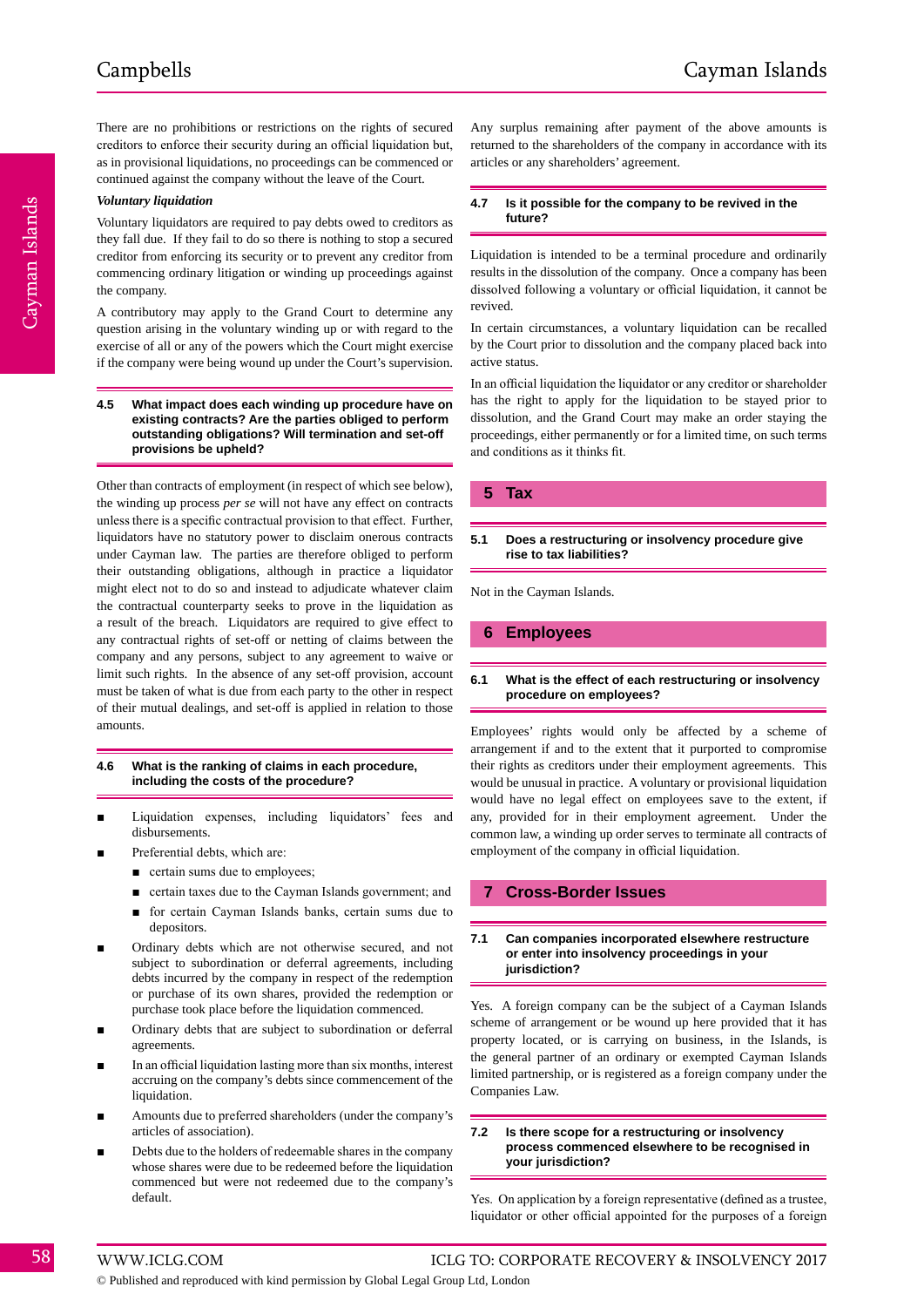bankruptcy proceeding), the Grand Court can make orders ancillary to the foreign bankruptcy proceedings to:

- Recognise the foreign representative's right to act in the Cayman Islands on behalf, or in the name, of the debtor.
- Grant a stay of proceedings or the enforcement of a judgment against the debtor.
- Require certain persons with information concerning the debtor's business or affairs to be examined by, and produce documents to, the foreign representative.
- Order the turnover of the debtor's property to the foreign representative.

#### **7.3 Do companies incorporated in your jurisdiction restructure or enter into insolvency proceedings in other jurisdictions? Is this common practice?**

Yes, Cayman companies with extra-territorial assets will regularly enter into concurrent insolvency regimes in other jurisdictions; for example, under Chapter 11 or Chapter 15 of the US Bankruptcy Code. In such circumstances, Cayman liquidators must consider whether or not it is appropriate to enter into an international protocol with any foreign officeholder in order to promote the orderly administration of the estate and avoid duplication of work and conflict.

# **8 Groups**

#### **8.1 How are groups of companies treated on the insolvency of one or more members? Is there scope for co-operation between officeholders?**

It depends on where the insolvent company sits within the group. Liquidators of the holding company will, generally speaking (and subject to applicable local laws), have the ability to take control of and/or sell the company's subsidiaries. If multiple Cayman companies within the group enter into insolvency proceedings then the Grand Court will, where appropriate, appoint the same or common liquidators. Although there are no formal provisions for cooperation between liquidators of different companies within a group, this may occur informally in practice to the extent it is in the interests of both estates. In certain limited circumstances the Grand Court may be willing to make an order by which the assets and liabilities of different companies within a group are pooled.

# **9 Reform**

#### **9.1 Are there any proposals for reform of the corporate rescue and insolvency regime in your jurisdiction?**

There are no formal proposals for reform of the insolvency regime in place at this point in time.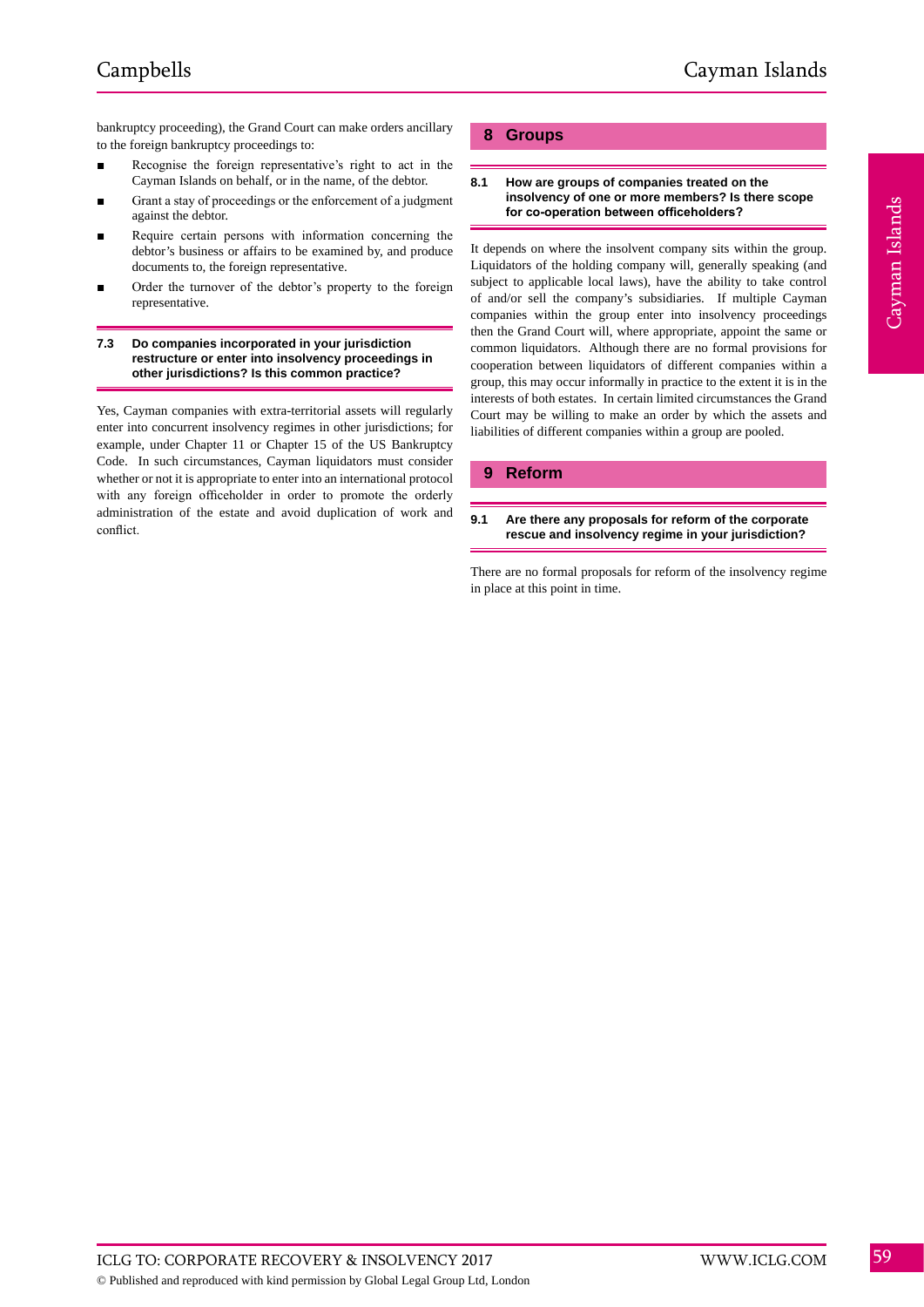

#### **Guy Manning**

Campbells Floor 4, Willow House, Cricket Square Grand Cayman KY1-9010 Cayman Islands

*Tel: +1 345 949 2648 Email: gmanning@campbellslegal.com URL: www.campbellslegal.com*

Guy is a partner and head of Campbells' Litigation, Insolvency & Restructuring Group. He has acted in litigation involving widely varying commercial contexts and structures, but his practice is principally focused on restructurings and contentious insolvencies. Guy regularly advises and appears in the Cayman Islands Courts on behalf of provisional and official liquidators, financial institutions, creditors, shareholders, directors, managers and other professional service providers. He has given expert evidence of Cayman Islands law to various foreign courts and is a regular speaker at international conferences. *Chambers and Partners* report that Guy is "a very bright man who gives useful, fit-for-purpose advice that's commercially focused" (2017), is "someone who thinks carefully about the case and offers practical, commercial advice to help us get the best outcome" (2016), and is "a very considered and technical lawyer; he accommodates innovative thinking and applies the law commercially" (2015).



#### **Guy Cowan**

Campbells Floor 4, Willow House, Cricket Square Grand Cayman KY1-9010 Cayman Islands

*Tel: +1 345 949 2648 Email: gcowan@campbellslegal.com URL: www.campbellslegal.com*

Guy is a senior associate in Campbells' Litigation, Insolvency & Restructuring Group and specialises in contentious insolvency matters and also deals with more general commercial disputes. Guy advises and appears in the Cayman Islands Courts on behalf of provisional and official liquidators, creditors, shareholders, directors, managers and other professional service providers in relation to a broad range of pre- and post-liquidation disputes.

# Campbells

Campbells has been established for over 45 years and advises on both Cayman Islands and British Virgin Islands law. Campbells provides comprehensive corporate and litigation services to clients worldwide from our offices in the Cayman Islands, the British Virgin Islands and Hong Kong. We are regularly trusted to advise some of the most prominent names in finance, investment and insurance and are frequently involved in the largest and most complex insolvencies, restructurings, disputes and transactions in both jurisdictions

Our legal team is internationally recognised for their expertise by leading directories and trade publications and we are also proud to be actively involved in the development of legislation, sitting on critical government legislative committees.